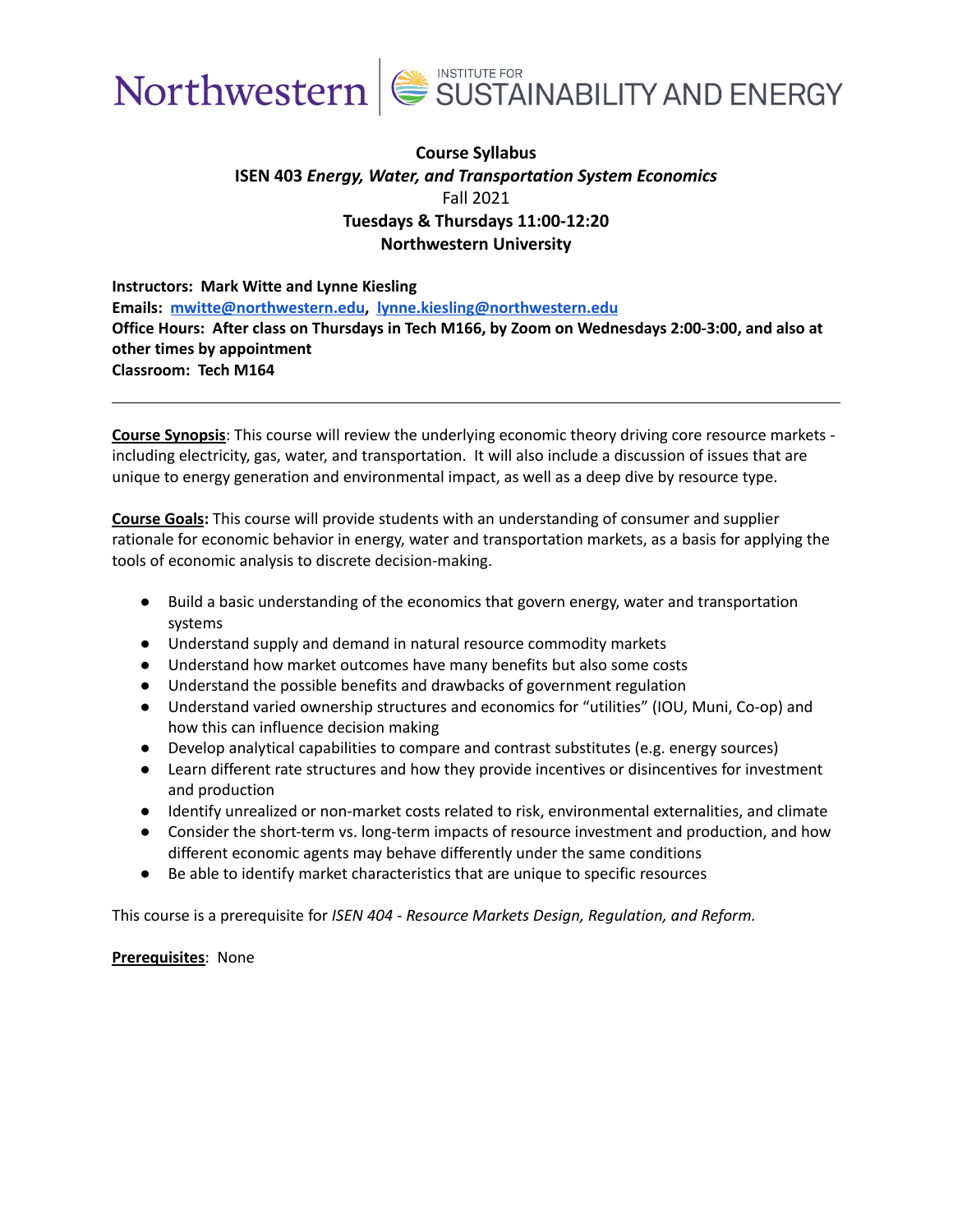# **Grading/Assessment**:

Grading will be based:

- 10% on class participation
	- o Class participation will include attendance, class participation that demonstrates ownership and mastery of discussion topics
- 30% on homework
- 25% on the take-home midterm
- 35% on the take-home final exam

All questions and problems regarding grades must be presented in writing within one week after the test or homework has been returned.

| Letter<br>grade | Percentage |
|-----------------|------------|
| A               | 93-100%    |
| A-              | 90-92.9%   |
| B+              | 87-89.9%   |
| B               | 83-87.9%   |
| B-              | 80-82.9%   |
| C+              | 77-79.9%   |
| С               | 73-76.9%   |
| C-              | 70-72.9%   |
| D               | 60-69.9%   |
| F               | 0–59.9%    |

# Course Readings: Please be aware that this is a living document and we may find materials that would **be important additions. When that happens, we will add them and announce it clearly.**

For students who have not completed an undergraduate course in Microeconomics, we recommend giving a careful read to the included chapters from *Principles of [Microeconomics](https://cnx.org/contents/6i8iXmBj@11.2:JgDXaOLP@11/Introduction)*, OpenStax. We will also be drawing on *Markets and the Environment*, 2nd edition, Nathaniel O. Keohane and Sheila M. Olmstead, Island Press, 2016 (Available on Canvas).

# **CLASS OUTLINE**

| Week 1 (Sept. 21-23): Microeconomics - Perfect Competition, Supply & Demand, Welfare Analysis            |  |
|----------------------------------------------------------------------------------------------------------|--|
| Description/Topics:                                                                                      |  |
| Microeconomics - Perfect competition, Supply & Demand, Welfare analysis, Ceilings & floors,<br>$\bullet$ |  |
| Elasticity                                                                                               |  |
| Basics of supply, demand, and price formation in natural monopoly vs. competitive markets -<br>$\bullet$ |  |
| how they apply to natural resources and transportation; discussion of "perfect" markets                  |  |
| Substitute goods and demand rebound<br>$\bullet$                                                         |  |
| Readings:                                                                                                |  |
| Keohane & Olmstead pp. 11-30<br>$\bullet$                                                                |  |
| <b>OpenStax Economics: Supply &amp; Demand</b><br>$\bullet$                                              |  |
| <b>OpenStax Economics: Elasticity</b><br>$\bullet$                                                       |  |

**OpenStax [Economics:](https://cnx.org/contents/6i8iXmBj@11.2:75YRzeYw@8/Introduction-to-Cost-and-Industry-Structure) Cost & Industry Structure**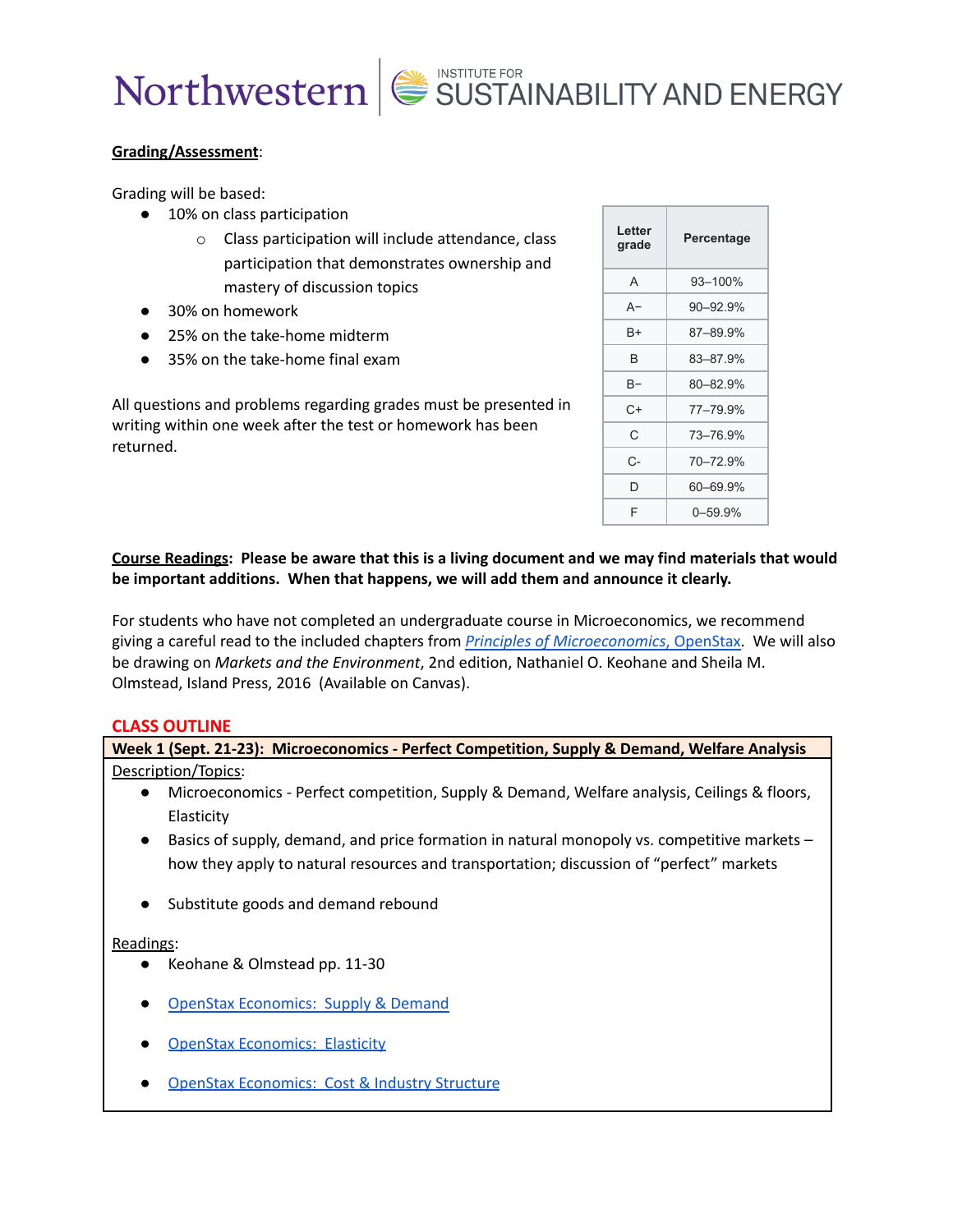- OpenStax Economics: Perfect [Competition](https://cnx.org/contents/6i8iXmBj@11.2:IgQpaXaD@7/Introduction-to-Perfect-Competition)
- Max [Auffhammer.](https://energyathaas.wordpress.com/2019/04/01/high-wintertime-energy-prices-kill-people/) "High Wintertime Energy Prices Kill People" (2019)
- Severin Borenstein ["Decarbonizing](https://energyathaas.wordpress.com/2021/08/16/decarbonization-will-require-pricing-reform/) Will Require Pricing Reform" (2021)

# **Week 2 (Sept. 28-30): Microeconomics - Imperfect Competition, Regulation**

# Description/Topics:

- Microeconomics Imperfect competition, Fixed versus Variable Costs, Natural monopoly theory (cost subadditivity), increasing returns (networks), Peak-load pricing, Ramsey Pricing, Regulatory responses
- Commodity pricing and marginal supply cost for exhaustible vs. renewable resources

# Readings:

- OpenStax [Economics:](https://cnx.org/contents/6i8iXmBj@11.2:WXgRcPaN@10/Introduction-to-a-Monopoly) Monopoly
- OpenStax [Economics:](https://cnx.org/contents/6i8iXmBj@11.2:OcpVKz-j@6/Introduction-to-Monopolistic-Competition-and-Oligopoly) Oligopoly
- **OpenStax [Economics:](https://cnx.org/contents/6i8iXmBj@11.2:UtJZjFyV@6/Introduction-to-Monopoly-and-Antitrust-Policy) Anti-Trust**

# **Week 3 (Oct. 5-Oct. 7): Time Value of Money, Infrastructure Investment**

# Description/Topics:

- Social and private discount rates
- Net Present Value (NPV) versus Internal Rate of Return (IRR)

# Readings:

- Keohane & Olmstead pp. 30-33.
- **OpenStax [Economics:](https://cnx.org/contents/6i8iXmBj@11.2:EOodLrFw@6/Present-Discounted-Value) Present Discounted Value**
- [Greenstone](https://www.wsj.com/articles/the-right-discount-rate-for-regulatory-costs-and-benefits-11614870636) & Stock: "The Right Discount Rate for Regulatory Costs and Benefits" (2021)
- **Newell & Siikamaki: "Individual Discount Rates and Energy Efficient [Purchases"](https://www.nber.org/digest/jun15/individual-discount-rates-and-energy-efficient-purchasing) (2015)**

# **Week 4 (Oct. 12-14): Environmental economics and non-market value**

# Description/Topics:

- Non-market values
- Cost-Benefit Analysis (CBA)
- Environmental Kuznets Curve
- Climate Change
- Risk

Readings:

● Keohane & Olmstead pp. 35-68.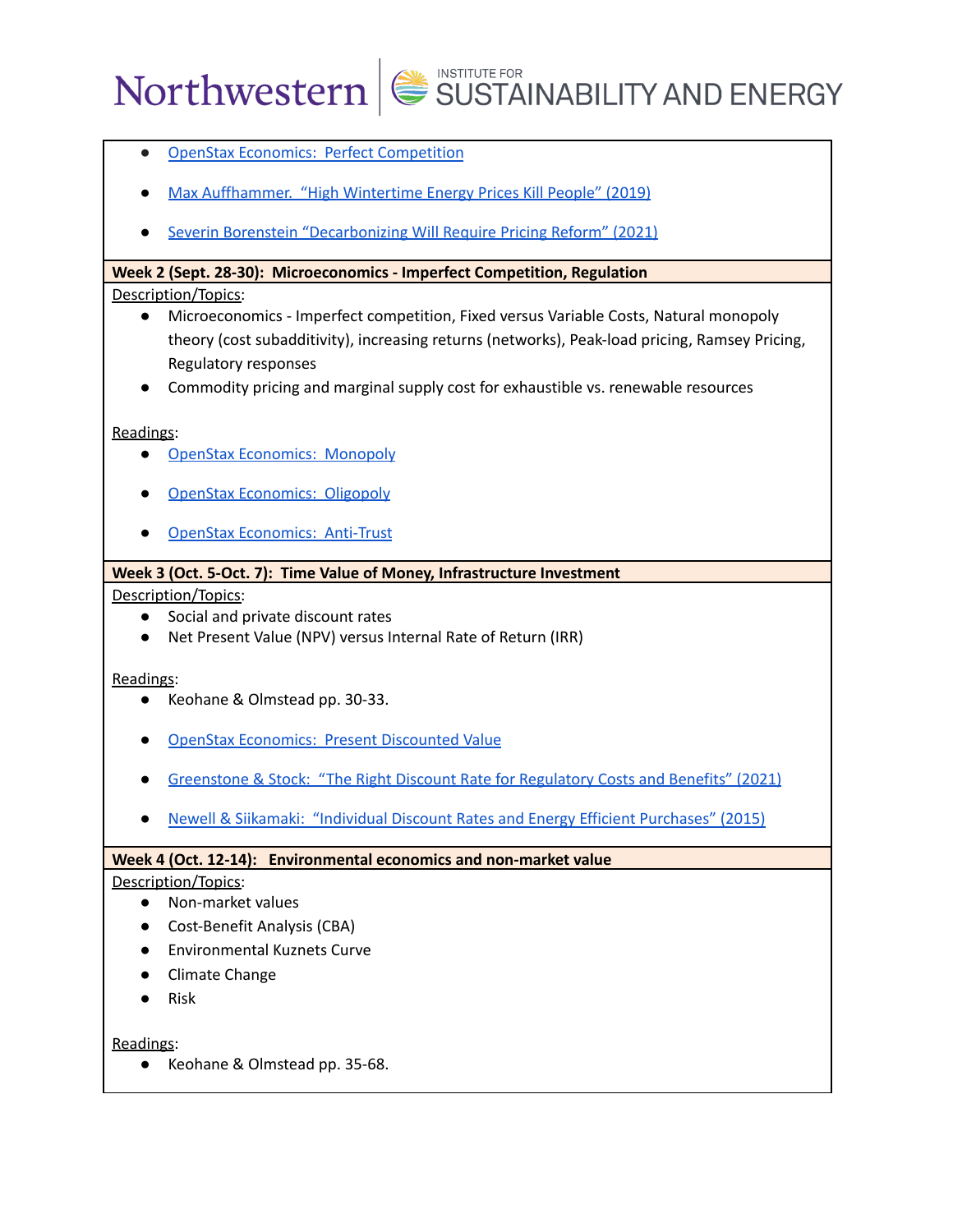- OpenStax Economics: [Environmental](https://cnx.org/contents/6i8iXmBj@11.2:cMC6gCjC@5/Introduction-to-Environmental-Protection-and-Negative-Externalities) Protection & Negative Externalities
- [Jonathan](https://www.npr.org/sections/health-shots/2019/03/11/702348935/study-finds-racial-gap-between-who-causes-air-pollution-and-who-breathes-it) Lambert. "Study Finds **Racial Gap** Between Who Causes Air Pollution And Who [Breathes](https://www.npr.org/sections/health-shots/2019/03/11/702348935/study-finds-racial-gap-between-who-causes-air-pollution-and-who-breathes-it) It" (2019)
- Timothy Taylor. ["Contingent](https://conversableeconomist.blogspot.com/2018/03/contingent-valuation-and-deepwater.html) Valuation and the Deepwater Horizon Spill"
- Timothy Taylor. "China and the [Environmental](https://conversableeconomist.blogspot.com/2013/05/china-and-environmental-kuznets-curve.html) Kuznets Curve"
- Joel [Brammeier.](https://www.bloomberg.com/news/articles/2021-09-16/the-great-lakes-region-is-not-a-climate-refuge?sref=MrKwEPoJ) "The Great Lakes Region is not a Climate Refuge" (2021)

# **Week 5 (Oct. 19-21): Complexities of Electricity Pricing**

*TAKE-HOME MIDTERM COVERING MATERIAL FROM WEEKS 1-4 (Midterm will be released on Wednesday, Oct. 20, and be due on Monday, Oct. 25)*

Description/Topics:

- **● Duck curve**
- **● Demand Response**
- **● Feed-in tariff**

Readings:

- David Roberts. ["Utilities](https://grist.org/climate-energy/utilities-vs-rooftop-solar-what-the-fight-is-about/) versus Rooftop Solar: What the fight is about."
- David Roberts. "Utilities for [Dummies:](https://grist.org/climate-energy/utilities-for-dummies-how-they-work-and-why-that-needs-to-change/) How they work and why that needs to change."
- David Roberts: "Utilities for Dummies, Part 2: Why we need [competitive](https://grist.org/climate-energy/utilities-for-dummies-part-2-why-we-need-competitive-electricity-markets-with-fennecs/) electricity markets"
- Nadja Popovich. "How Does Your State Make [Electricity?"](https://www.nytimes.com/interactive/2018/12/24/climate/how-electricity-generation-changed-in-your-state.html) (2018)

# **Week 6 (Oct. 26-28): Fossil Fuels**

# Description/Topics:

- Green paradox
- Hotelling extraction
- Carbon pricing
- Stranded assets

# Readings:

- Keohane & Olmstead pp. 99-113, 139-162.
- Hans Rosling. Climate Change and Fossil Fuel [Distribution](https://www.youtube.com/watch?v=D0SrAitl9Ow) (2:00 Video)
- David Roberts. ["Americans](https://www.vox.com/energy-and-environment/2017/10/13/16468318/americans-willing-to-pay-climate-change) are willing to pay \$177 a year to avoid climate change" (2017)
- David Roberts. ["Subsidies](https://www.volts.wtf/p/subsidies-really-do-matter-to-the) really do matter to the US oil & gas industry" (2021)
- Umair Irfan, "Can you really negate your carbon [emissions?](https://www.vox.com/2020/2/27/20994118/carbon-offset-climate-change-net-zero-neutral-emissions) Carbon offsets, explained" (2020)
- Emily [Pontecorvo.](https://grist.org/energy/for-a-livable-future-60-of-oil-and-gas-must-stay-in-the-ground/) "For a Livable Future, 60% of Oil and Gas Must Stay in the Ground" (2021)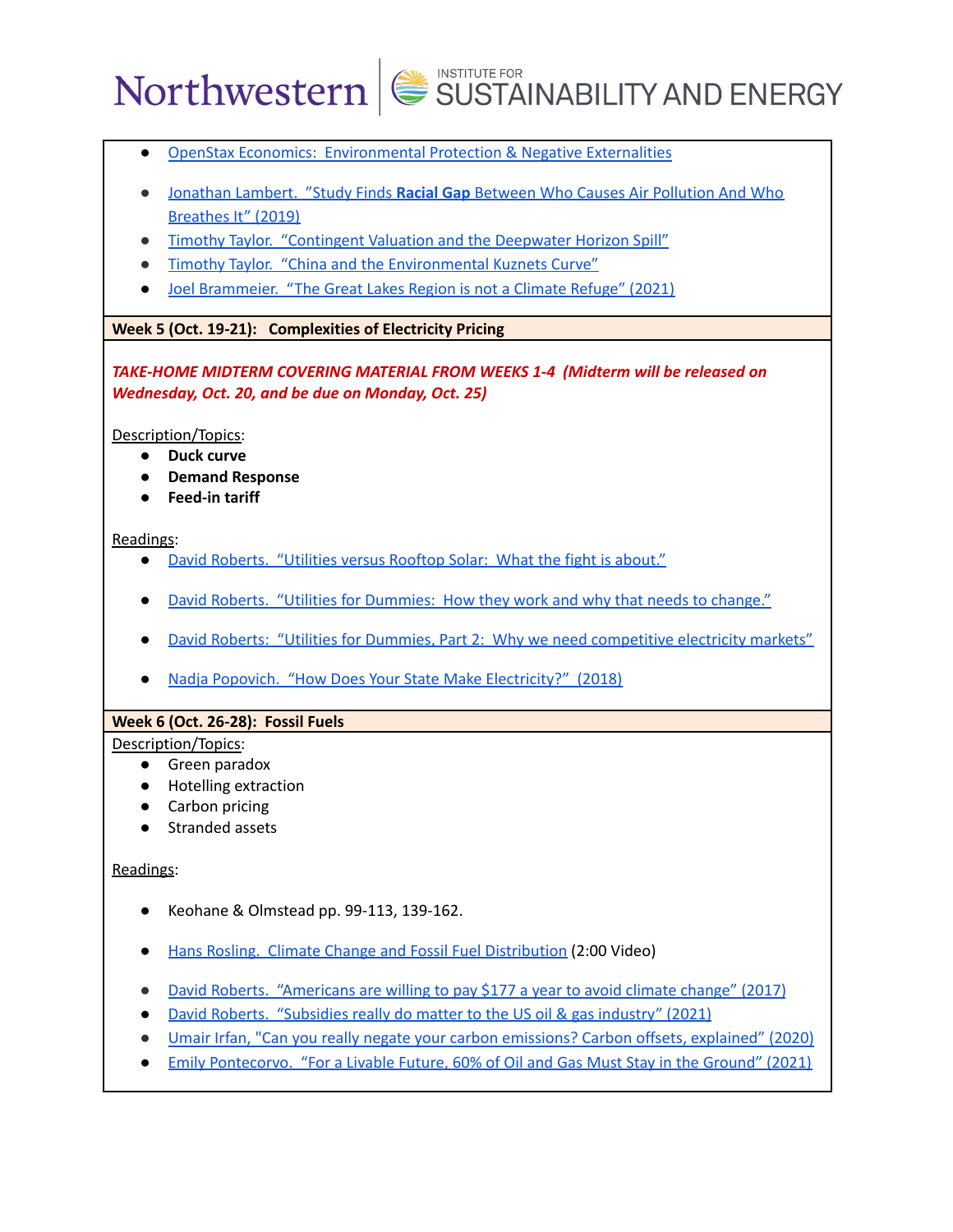# **Week 7 (Nov. 2-4): Energy technologies and technological change**

Description/Topics:

- How technologies compete with each other
- Economic history of energy technologies
- Technology cost curves, technology life cycle, S curves
- Case study: Hydraulic fracturing and natural gas
- Batteries and EVs, other storage

# Readings:

- Keohane & Olmstead pp. 15-16.
- LLNL Energy Flow Chart US [2020](https://flowcharts.llnl.gov/commodities/energy)
- Oliver Schmidt, Adam Hawkes, Ajay Gambhir, and Iain Staffell. "The future cost of electrical energy storage based on experience rates." *[Nature](https://www.nature.com/articles/nenergy2017110) Energy* 2, no. 8 (2017): 1-8
- **Catherine Hausman and Ryan Kellogg. "Welfare and [Distributional](https://www.brookings.edu/bpea-articles/welfare-and-distributional-implications-of-shale-gas/) Implications of Shale Gas."** *[Brookings](https://www.brookings.edu/bpea-articles/welfare-and-distributional-implications-of-shale-gas/) Papers on Economic Activity* (2015)

# **Week 8 (Nov. 9-11): Electricity markets and their evolution**

Description/Topics:

- Wholesale markets, market design -- load duration, CA, market monitoring, price caps, capacity mechanisms
- Retail markets, demand response, digitization, transactive energy
- Growth of renewables and DERs, LCOE, case study of TX wind, revisit duck curve question

# Readings:

- Chassin, David P., and Lynne Kiesling. "Decentralized coordination through digital technology, dynamic pricing, and customer-driven control: The GridWise testbed demonstration project." *The Electricity Journal* 21, no. 8 (2008): 51-59
- Joskow, Paul L. "Comparing the costs of intermittent and dispatchable electricity generating technologies." *American Economic Review* 101, no. 3 (2011): 238-41
- Kaffine, Daniel T., Brannin J. McBee, and Jozef Lieskovsky. "Emissions savings from wind power generation in Texas." *The Energy Journal* 34, no. 1 (2013)
- Grist. "Report: These rarely used, dirty power plants could be cheaply replaced by [batteries"](https://grist.org/energy/report-these-rarely-used-dirty-power-plants-could-be-cheaply-replaced-by-batteries/)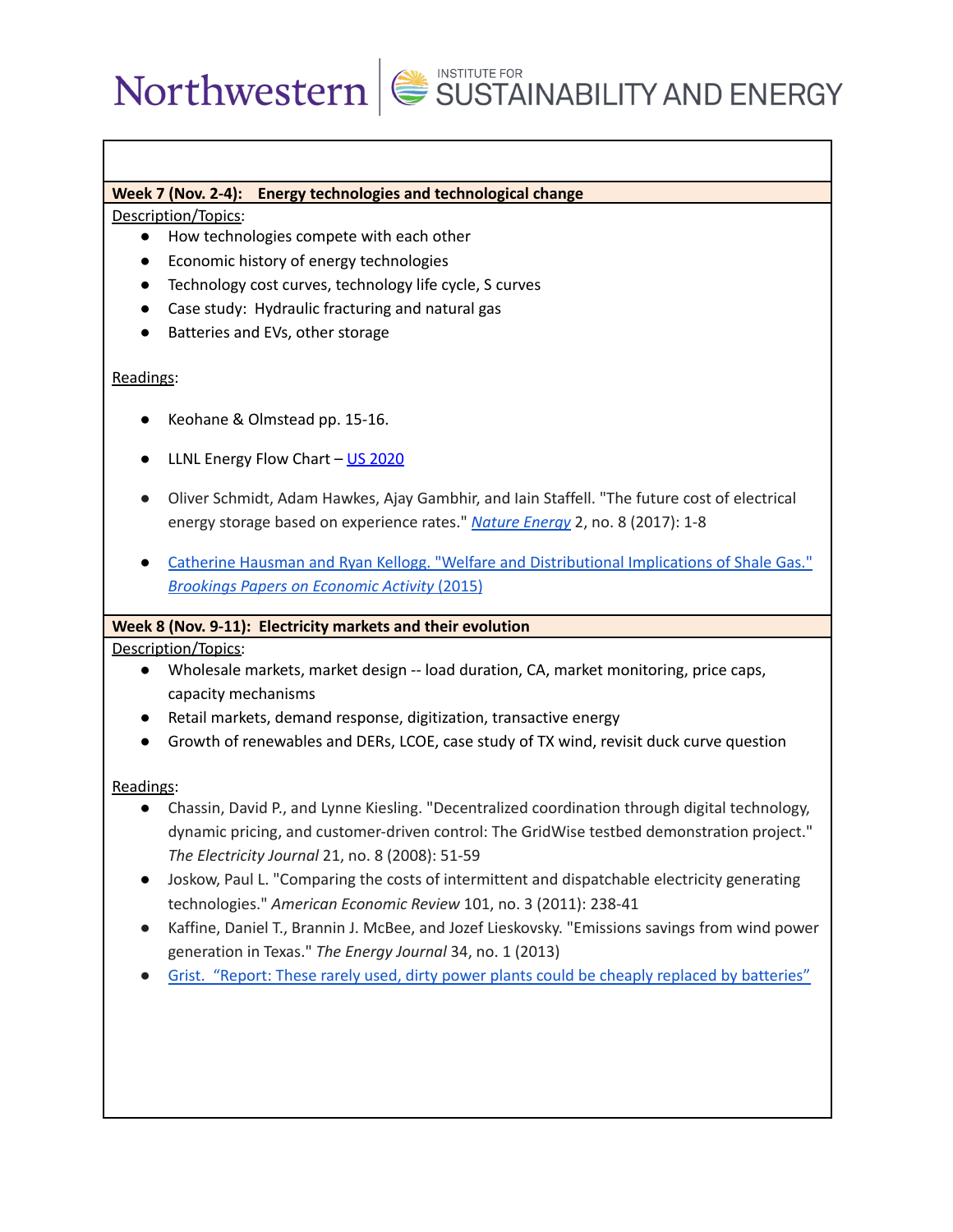# **Week 9 (Nov. 16-18): Transportation**

#### Description/Topics:

- Pricing
- Demsetz Auctions
- Free parking
- Fuel Economy Standards
- Ethanol

### Readings:

- OpenStax Economics: Positive [Externalities](https://cnx.org/contents/6i8iXmBj@11.2:PglCaTFG@5/Introduction-to-Positive-Externalities-and-Public-Goods) & Public Goods
- [Containerization](https://www.youtube.com/watch?v=F-ZskaqBshs): Truck Driver Who [Reinvented](https://hbswk.hbs.edu/item/the-truck-driver-who-reinvented-shipping) Shipping
- Shoup: The High Cost of Free [Parking](https://www.vox.com/2014/6/27/5849280/why-free-parking-is-bad-for-everyone)
- Arnott: A Bathtub Model of Downtown Traffic [Congestion](https://www.accessmagazine.org/spring-2015/a-bathtub-model-of-downtown-traffic-congestion/)
- Tom [Standage.](https://www.theguardian.com/technology/2021/aug/03/lost-history-electric-car-future-transport) "The lost history of the electric car and what it tells us about the future of [transport"](https://www.theguardian.com/technology/2021/aug/03/lost-history-electric-car-future-transport) (2021)

# **Week 10 (Nov. 16-18): Water**

# Description/Topics:

- Rights
- Ownership
- Privatization
- Perceptions of Risk

# Readings:

- Keohane pp. 214-217, 221-223
- Timothy Taylor. "Some [Economics](https://conversableeconomist.blogspot.com/2019/11/some-economics-of-clean-water-act.html) of the Clean Water Act" (2019)
- Peter Coy. ["California's](https://www.nytimes.com/2021/09/08/opinion/californias-drought-farms.html) Farms Face a Reckoning" (2021)
- Somini Sengupta. "It's Some of America's Richest [Farmland.](https://www.nytimes.com/2021/06/28/climate/california-drought-farming.html) But What is it Without Water?" [\(2021\)](https://www.nytimes.com/2021/06/28/climate/california-drought-farming.html)
- Sara [Sutherland.](https://www.milkenreview.org/articles/san-franciscos-water-steal) "San Francisco's Water Steal" (2021)
- Elizabeth Wang Whitman. "Meet Arizona's Water [One-Percenters"](https://www.theguardian.com/us-news/2021/apr/05/arizona-water-one-percenters) (2021)

# Guest Speakers: TBD

# **Week 11 (Nov. 23): Review**

*CUMULATIVE TAKE-HOME FINAL EXAM - Released on Monday, Dec. 6, due Thursday, Dec. 9.*

*Supplemental readings that you may find interesting and useful*

- IEA World Energy [Outlook](https://www.iea.org/topics/world-energy-outlook)
- Travis Bradford, "The Energy System: Technology, Economics, Markets, and Policy" (MIT 2018)
- Small and Verhoef, "The Economics of Urban Transportation" (Routledge Press, 2007)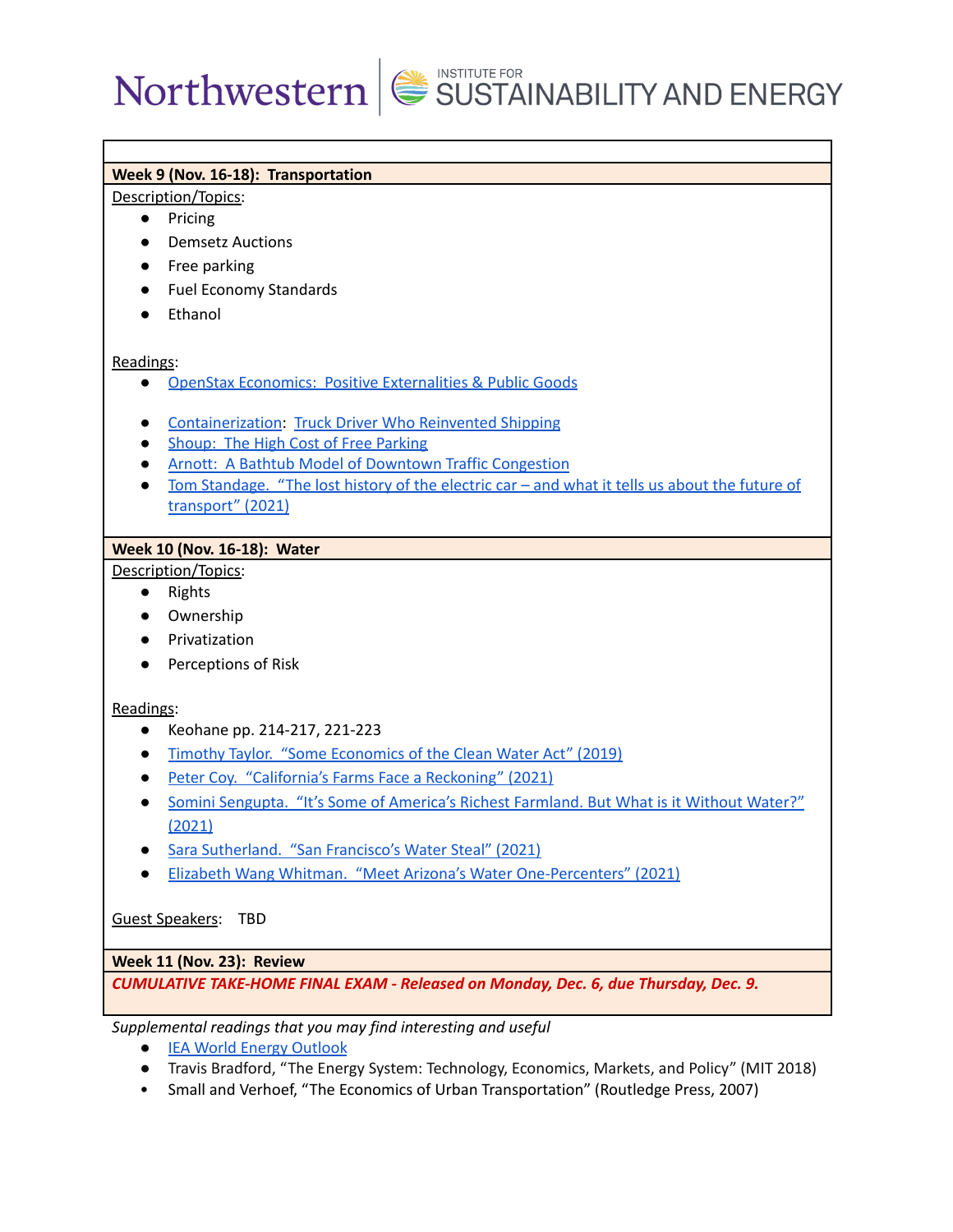• OECD "Technology Innovation, [Development,](https://www.oecd.org/env/cc/2956490.pdf) and Diffusion." 2003

### The following are questions that many of you will have about the class.

Q: Where should I look for posted Zoom recordings, slides, readings, and things like that?

- A: The best place is on Canvas under "Pages." We will try to put everything there in an organized way.
- Q: How will this class work?

A: Lynne and I will lecture twice per week, and post recordings of it on Pages in Canvas. If we have extra to say, we will post recordings of that too. We will have some speakers but their timing and availability are still somewhat in flux, so that will bump some lectures, which we will record separately and post. There will be some homework (submitted online) to prepare you for the midterm and final (which will both be take-home and submitted online). You can work together on the homework, but not on the exams.

# Q: What is the deal with the homeworks?

A: There will be a bunch of these over the course of the quarter and they will usually follow what we did in lecture, and have some predictive value for what will be on the exam. Your first homework will be to get you familiarized with the use of Piazza, so you will need to post an interesting article relating to energy in the "post to piazza homework " on Piazza (you can find the link on Pages in Canvas). When you post your article, don't send it to the whole class but rather only to Mark, and be sure to put your last name in the header so I know it's from you.

We will post questions and you will submit answers through Canvas. The computational problems will be graded by Canvas, and you will get three chances to get them right. You can collaborate with your peers on these and ask questions through Piazza (anonymously if you wish). Some of the homework may involve you submitting hand-drawn graphs or hand-written summaries of the lecture contents. [Piazza is a discussion forum that allows anonymous posts. The story about its [creation](https://www.wbur.org/npr/454970591/app-allows-shy-students-to-ask-questions-anonymously) is pretty cool.]

# Q: What are the basic work expectations for the class?

A: I hope that you will do about two hours of study for every hour of lecture, and that you will get read the material assigned for the lecture before class (and catch up on the first lecture assigned reading too).

# Q: What is your electronics communication policy?

A: **(1)** We expect you to have your preferred e-mail address entered into Canvas so that we can send messages to the class, and we expect you to check that e-mail on a daily basis. **(2)** Use Canvas's **Piazza** discussion forum (found in Canvas's "Modules") to post questions that would be of general use to your classmates. (Yes: "What does MR stand for?" No: "Can't I get more credit on the last assignment?") When you post on Piazza about specific homework questions, it's very helpful if you cut-and-paste the actual question into what you write in Piazza.

Q: What happens if I fall suddenly ill and am unable to do an assignment?

A: Just let me know in advance. [\(mwitte@northwestern.edu\)](mailto:mwitte@northwestern.edu).

Q: Averaging my grades, I come out very close to a higher grade. How about if you give it to me?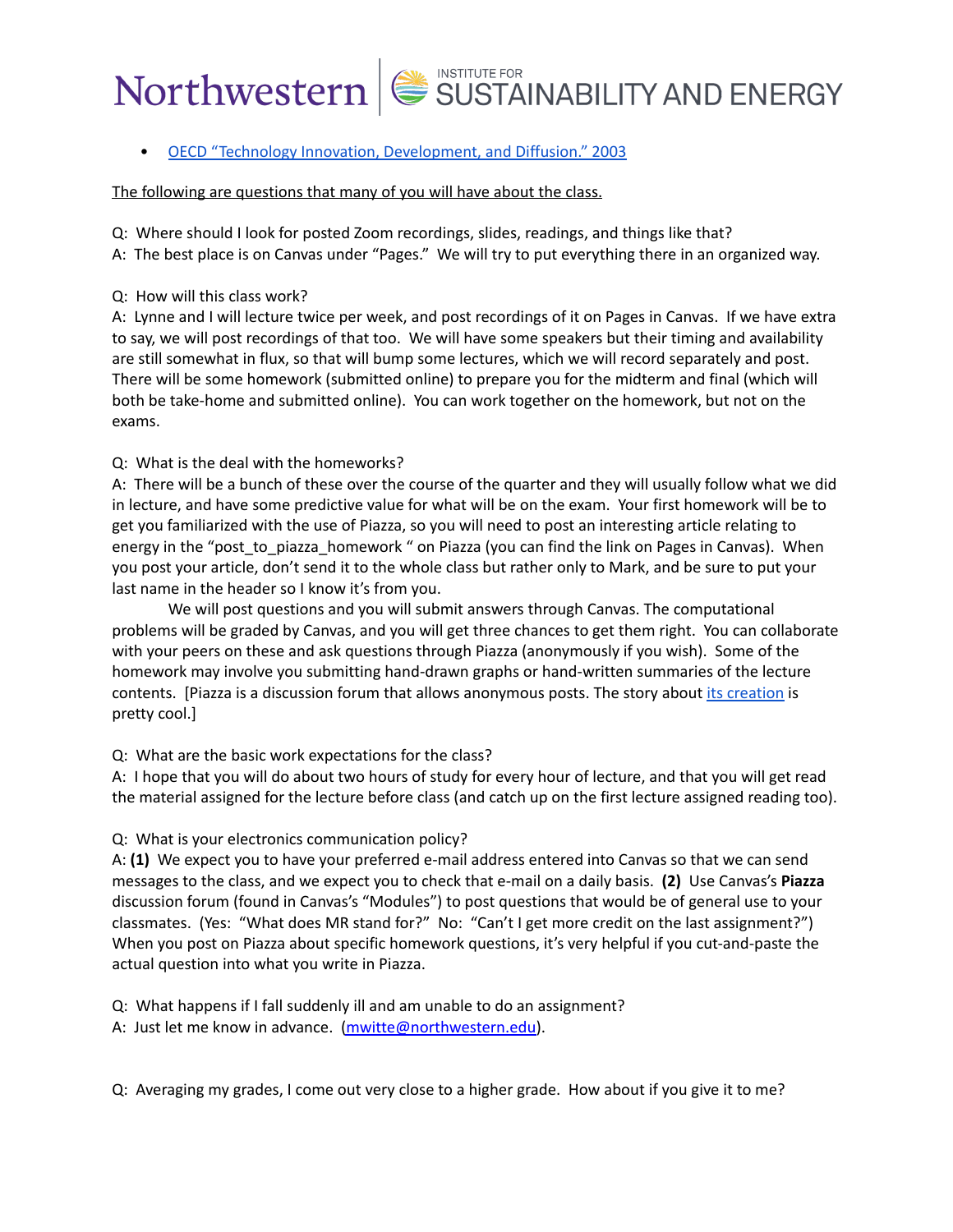



A: No...unless you are deserving of special consideration.

### Q: Am I deserving of special consideration?

A: That depends. I may feel you deserve a higher grade than you earn on the tests if I feel that your comments in class, Piazza, and office hours improve the education of your fellow students and show you are able to and have been thinking intelligently about the material.

### Q: What is the most important thing?

A: Please be assured that I want students to learn and to receive the good grades they deserve. So please make an appointment with me should you have undue difficulty with your work in the course.

*Any student with a documented disability needing accommodations is requested to speak directly to the [Accessible](http://www.northwestern.edu/accessiblenu/) NU (847-467-5530) and the instructor, as early as possible in the quarter (preferably within the* first two weeks of class). All discussions will remain confidential. For resources on safety and mental and *physical health, please visit the [NUhelp](https://www.northwestern.edu/nuhelp/) website or phone app.*

# **COVID-19 Classroom Expectations Statement**

Students, faculty, and staff must comply with University expectations regarding appropriate classroom behavior, including those outlined below and in the [COVID-19](https://www.northwestern.edu/communitystandards/about-us/northwestern-university-student-expectations-covid-19-code-of-conduct.html) Code of Conduct. With respect to classroom procedures, this includes:

· Policies regarding masking and social distancing evolve as the public health situation changes. Students are responsible for understanding and complying with current masking, testing, Symptom Tracking, and social distancing requirements.

In some classes, masking and/or social distancing may be required as a result of an Americans with Disabilities Act (ADA) accommodation for the instructor or a student in the class even when not generally required on campus. In such cases, the instructor will notify the class.

- · No food is allowed inside classrooms. Drinks are permitted, but please keep your face covering on and use a straw.
- Faculty may assign seats in some classes to help facilitate contact tracing in the event that a student tests positive for COVID-19. Students must sit in their assigned seats.

If a student fails to comply with the [COVID-19](https://www.northwestern.edu/communitystandards/about-us/northwestern-university-student-expectations-covid-19-code-of-conduct.html) Code of Conduct or other University expectations related to COVID-19, the instructor may ask the student to leave the class. The instructor is asked to report the incident to the Office of Community Standards for additional follow-up.

### **Class Recording**

This class or portions of this class will be recorded by the instructor for educational purpose and available to the class during the quarter. Your instructor will communicate how you can access the recordings. Portions of the course that contain images, questions or commentary/discussion by students will be edited out of any recordings that are saved beyond the current term.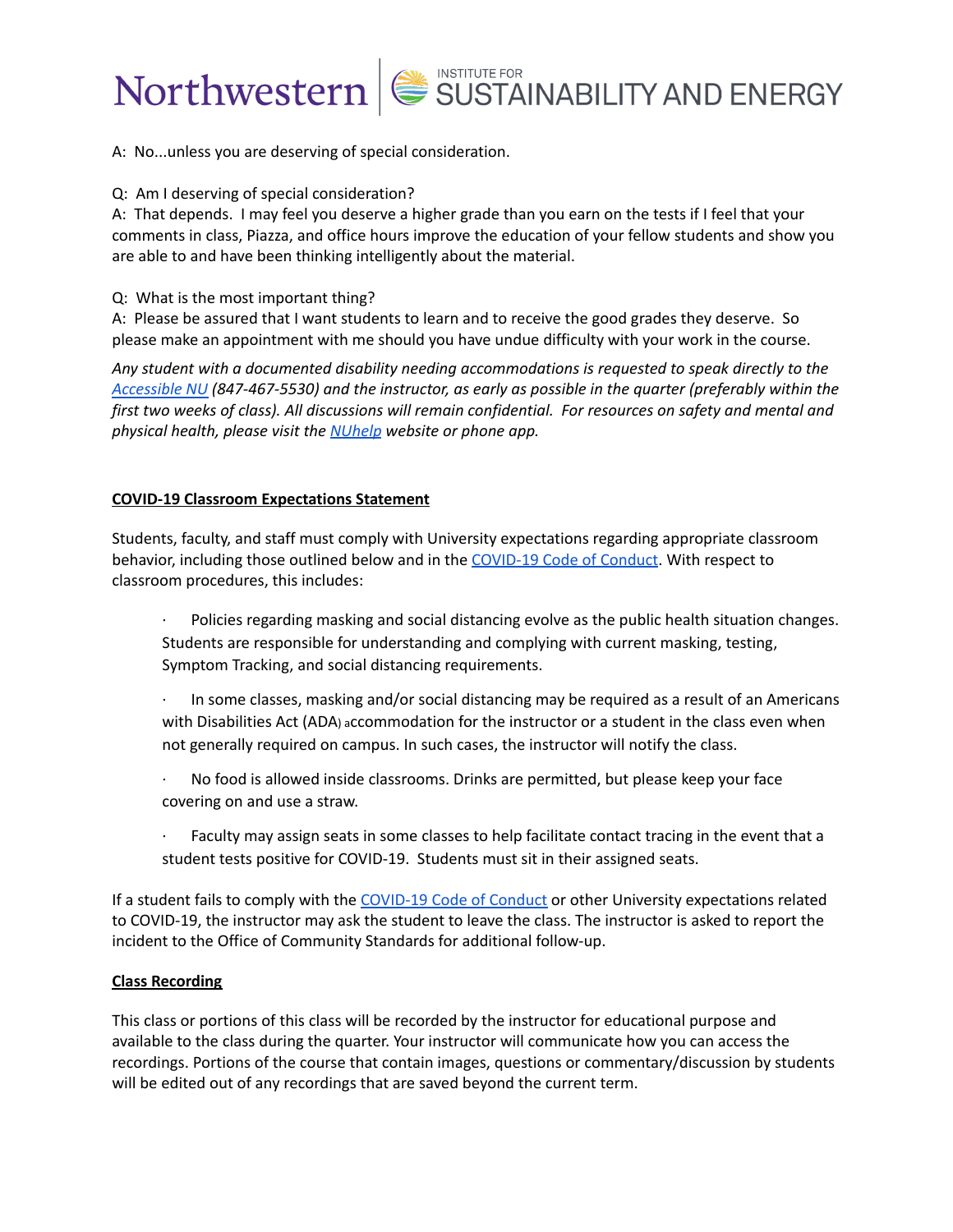

Unauthorized student recording of classroom or other academic activities (including advising sessions or office hours) is prohibited. Unauthorized recording is unethical and may also be a violation of University policy and state law. Students requesting the use of assistive technology as an accommodation should contact [AccessibleNU.](https://www.northwestern.edu/accessiblenu/) Unauthorized use of classroom recordings – including distributing or posting them – is also prohibited. Under the University's [Copyright](https://www.invo.northwestern.edu/invention-disclosure/policies-forms/copyright-policy/) Policy, faculty own the copyright to instructional materials – including those resources created specifically for the purposes of instruction, such as syllabi, lectures and lecture notes, and presentations. Students cannot copy, reproduce, display, or distribute these materials. Students who engage in unauthorized recording, unauthorized use of a recording, or unauthorized distribution of instructional materials will be referred to the appropriate University office for follow-up.

# **Expectations for Class Participation**

Being prepared for class is about more than just showing up, it's also about making sure you've completed the readings, homework, etc. so that you are able to make thoughtful contributions during class. Sitting silently and/or being unprepared can damage your participation grade. When in a virtual class, we expect students to keep their camera and mute on as much as possible. When in the classroom, we expect students to keep their phones off and put away.

# **Academic Integrity**

Academic integrity is taken very seriously at Northwestern. Students are responsible for reading and understanding Northwestern's Academic Integrity policies. All suspected violations will be reported to the McCormick College of Engineering's Dean's Office. These include cheating, plagiarism, fabrication, unfair advantage, unauthorized collaboration, and aiding and abetting of academic dishonesty. Students found in violation of academic integrity may receive a zero on the assignment or a failing grade for the course and may be suspended or permanently expelled from the University. See [Academic](https://www.northwestern.edu/provost/policies/academic-integrity/Academic-Integrity-Guide-August-2019.pdf) Integrity: A Basic [Guide](https://www.northwestern.edu/provost/policies/academic-integrity/Academic-Integrity-Guide-August-2019.pdf) for more information.

# **The Writing Place**

When working on writing assignments for this class, I encourage you to visit the Writing Place, Northwestern's peer writing center. You will work with juniors and seniors who have been trained to provide you feedback and assistance on any type of writing at any stage in the writing process. They will not edit your work. Rather, they will work with you to brainstorm ideas, organize or outline an essay, clarify your argument, document your sources correctly, or refine grammar and style.

# **Accessibility Statement**

Northwestern University is committed to providing the most accessible learning environment as possible for students with disabilities. Should you anticipate or experience disability-related barriers in the academic setting, please contact AccessibleNU to move forward with the university's established accommodation process (e: accessiblenu@northwestern.edu; p: 847-467-5530). If you already have established accommodations with AccessibleNU, please let me know as soon as possible, preferably within the first two weeks of the term, so we can work together to implement your disability accommodations. Disability information, including academic accommodations, is confidential under the Family Educational Rights and Privacy Act.